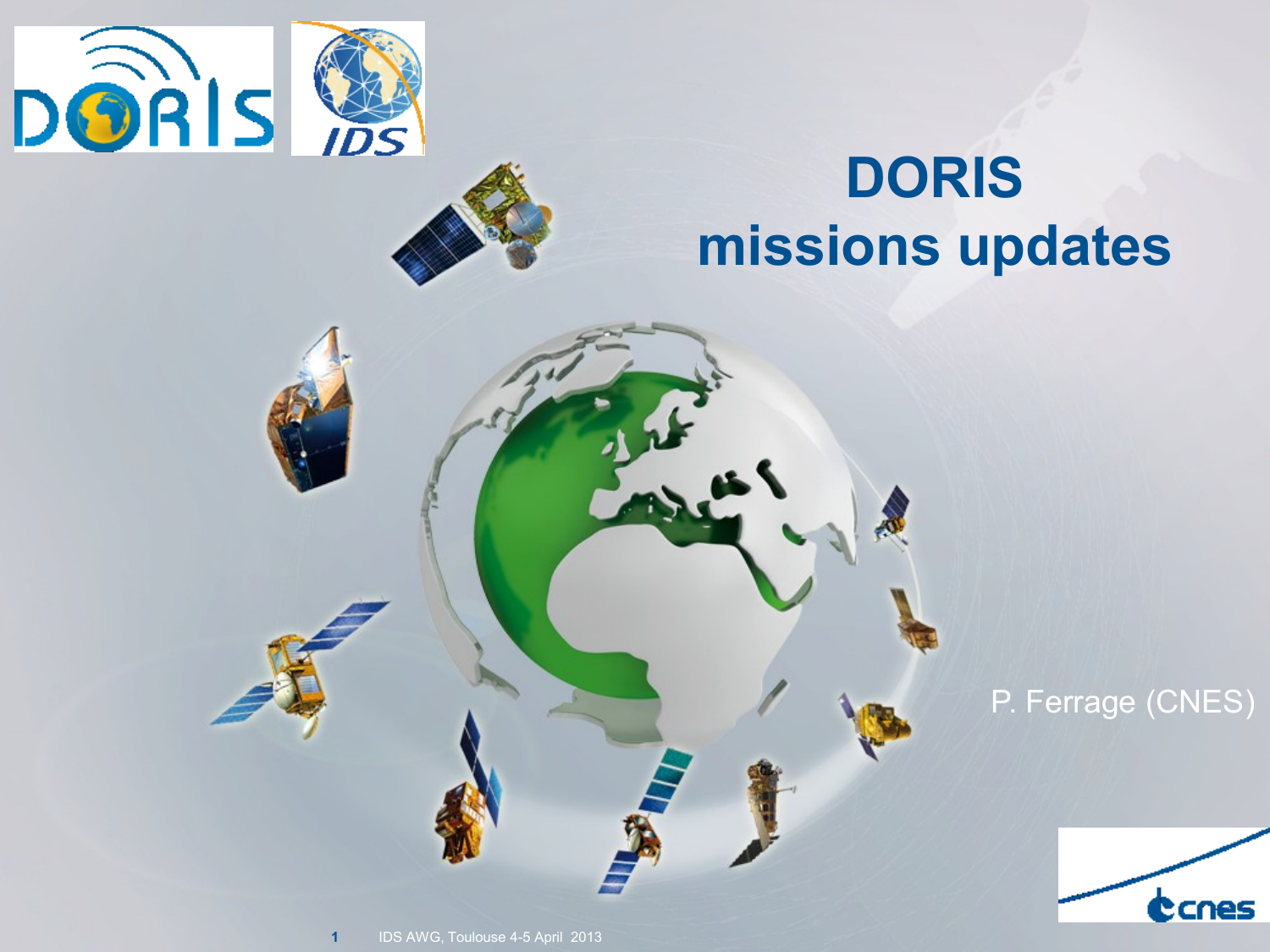## SARAL STATUS



- **launched on February 25th, 2013** at 12:36 UTC by the India's launcher PSLV.
- Since then, all is nominal: DORIS Diode, Altimeter, ARGOS, ...
- Final orbit reached on **March 13** (i=98,95°, 800 km , cycle: 35 days)
- Good reception of TM except during 14 to 16 March (Pb of tracking due to unaccurate orbit parameters)
- **1rst POE very soon,**
- End of commissioning phase on **June 5th 2013**
	- → DORIS data will be delivered to IDS as soon as possible,

 **probably in May** (with data starting on March 13):

- $\mathsf F$  processing  $\mathsf w$ G. More aux Clear (CLS) - document SOD « **[DORIS satellites models](ftp://ftp.ids-doris.org/pub/ids/satellites/DORISSatelliteModels.pdf) [implemented](ftp://ftp.ids-doris.org/pub/ids/satellites/DORISSatelliteModels.pdf) [in POE processing](ftp://ftp.ids-doris.org/pub/ids/satellites/DORISSatelliteModels.pdf) »**
- **DORIS2.2\*** + RINEX+ POE (sp3) + Histo Man + Histo COM

### (\*) Last mission with DORIS2.2 data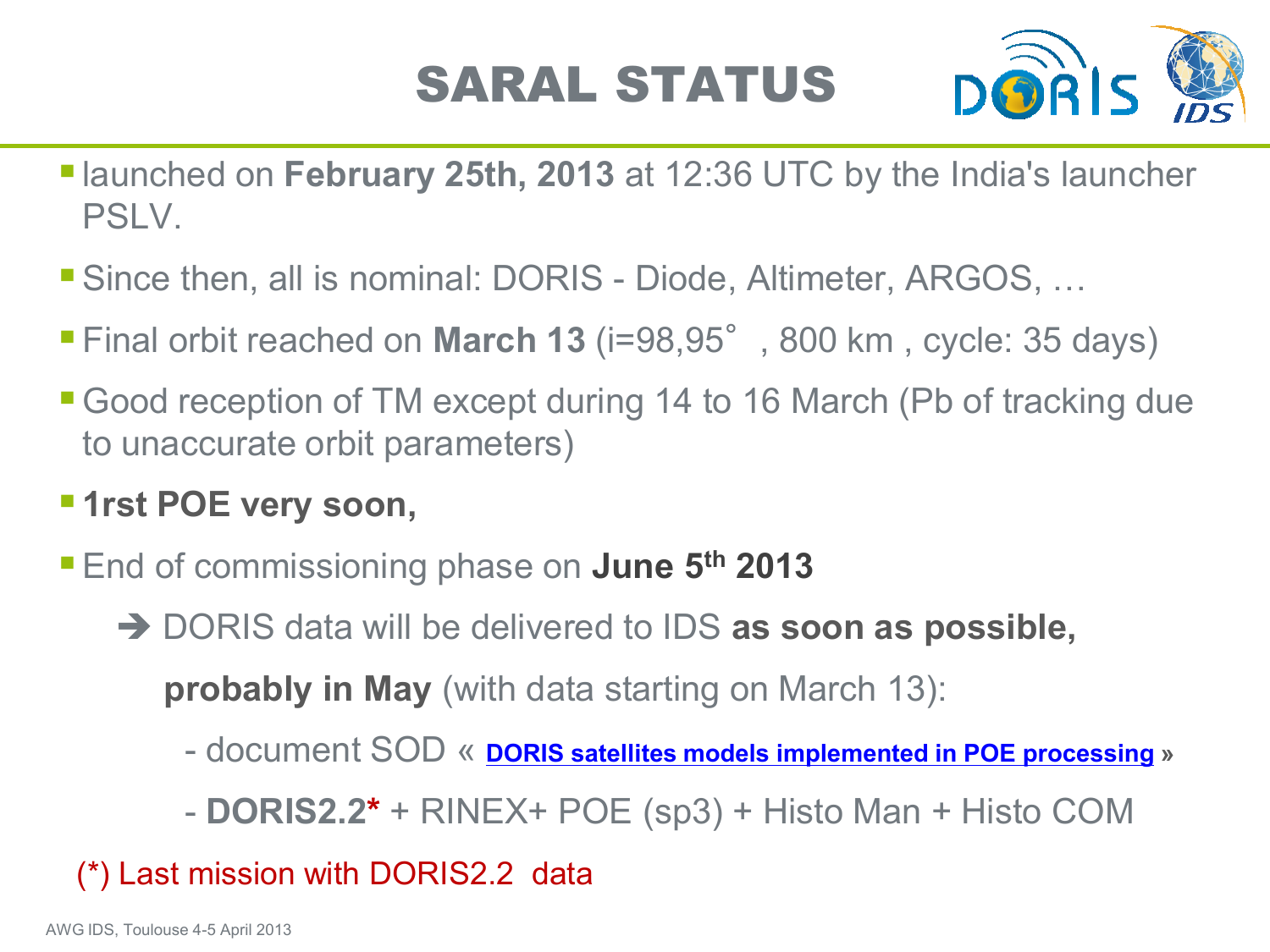

- SARAL (CNES/ISRO): 800km,  $98.5^{\circ}$  February 2013  $\rightarrow$  2018 (DGXX+LR)
- 
- 

HY2-A (CNSA, NSOAS): 960km, 99° August 2011  $\rightarrow$  mid 2014(DGXX+LRA+GPS)

■ CRYOSAT-2 (ESA): 717 km,  $92^\circ$  April 2010  $\rightarrow$  end 2013 (DGXX + LRA)

- JASON2 (NASA/CNES): 1336 km,  $66^{\circ}$  June 2008  $\rightarrow$  2013 (DGXX+LRA+GPS)
	- **5 days of Safe mode in March → DORIS data interrupted from 25 to 29 March 2013**
- $SPOT5 (CNES): 830 km, 98°$  May  $2002 \rightarrow 2015 (DGM)$
- JASON1 (NASA/CNES): 1336 km, 66° Dec 2001  $\rightarrow$  2013 (DGM+LRA+GPS)
	- 3 weeks of Safe mode in March → DORIS data interrupted from 28 Fev to 15 March 2013
- $\mathsf{G}$ ■ SPOT4/TAKE5 (CNES): 830 km, 98<sup>°</sup> March 98 → **june 2013** (D1G)
	- **New mission Take 5**: end of January 2013  $\rightarrow$  end of May: to prepare image processing chains of the future mission Sentinel-2 (GMES project). On a new orbit (2.5 km lower)

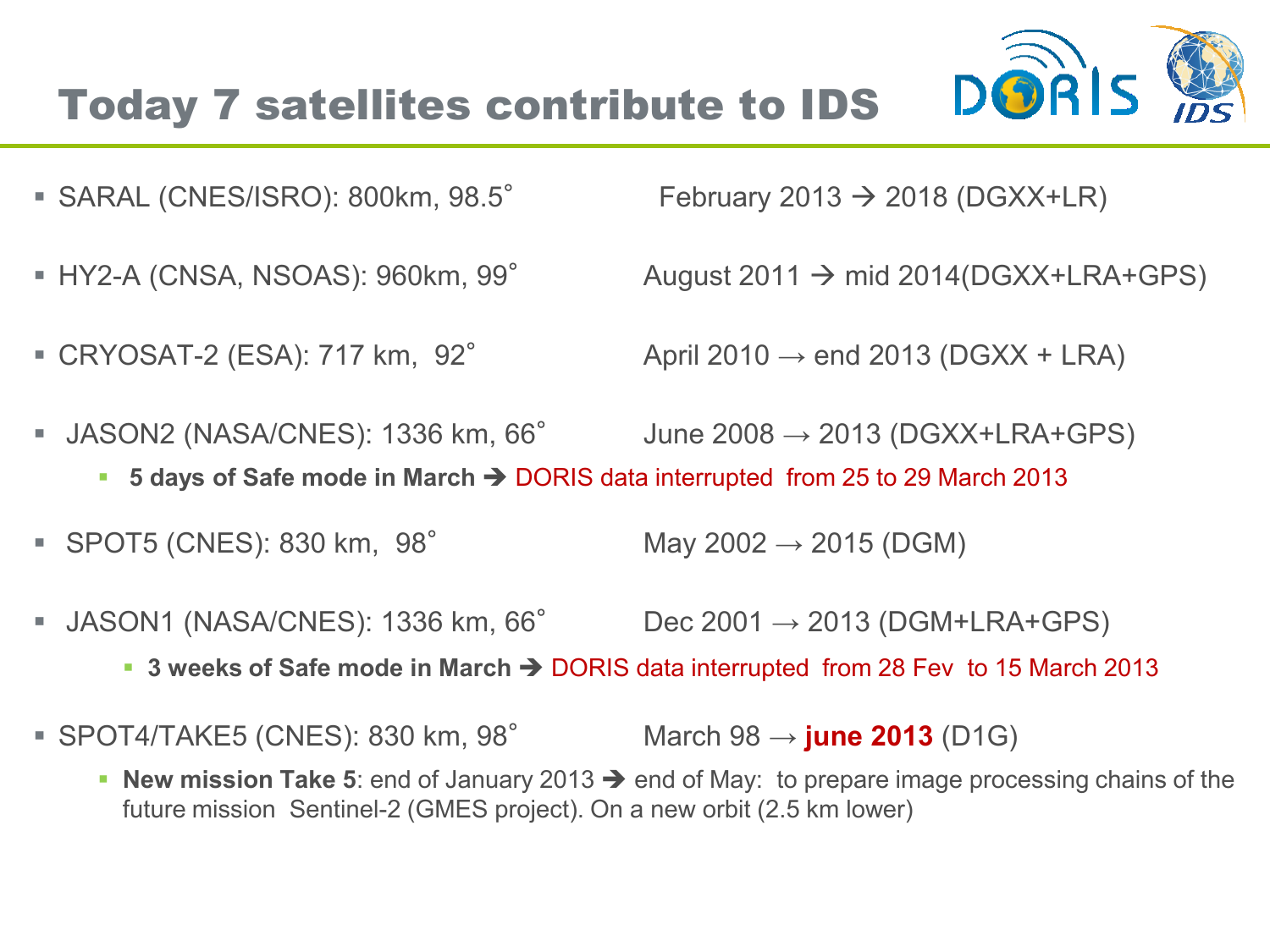

| SENTINEL3A (GMES): 814km, 98.6°                                                | end $2014$ (7.5 years + 5)              |
|--------------------------------------------------------------------------------|-----------------------------------------|
| Sentinel 3B:<br><b>JASON-3 (Eumetsat/NOAA/NASA/CNES): 1336 km, 66°</b>         | 2018<br><b>March 2015 (5 years)</b>     |
| $\blacksquare$ HY2B*, C*, D*                                                   | ~ 2015, $??$ (3 years)                  |
| <b>JASON-CS</b> (Eumetsat/NOAA) : 1336 km, 66°<br>$\blacksquare$ Jason-CS (B): | <b>2019 (7 years)</b><br>2021 (7 years) |
| <b>SWOT* (NASA/CNES): 970km, 78°</b>                                           | <b>2020 (3 years)</b>                   |

#### *\* Mission pending approval*